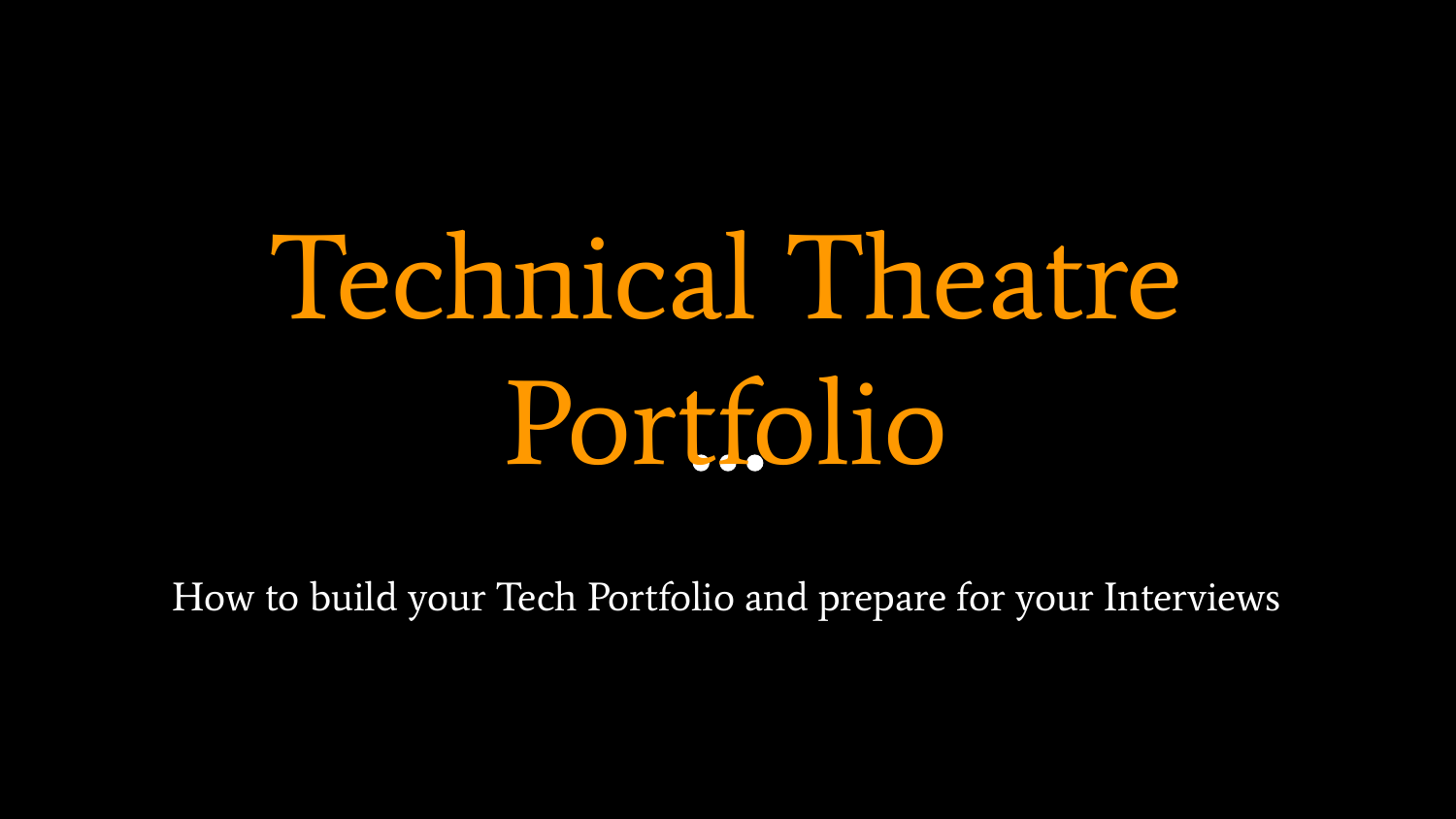# What is a portfolio?

A portfolio is a personalized collection of materials.

- A reflection of you as a person
- A reflection of you as a theatre technician
- A record of your educational/professional development
- Proof of performance on the job or in class
- What you have accomplished (i.e., tangible artifacts/evidence)
- Evidence of your learning new skills
- Paper-, computer-, or web-based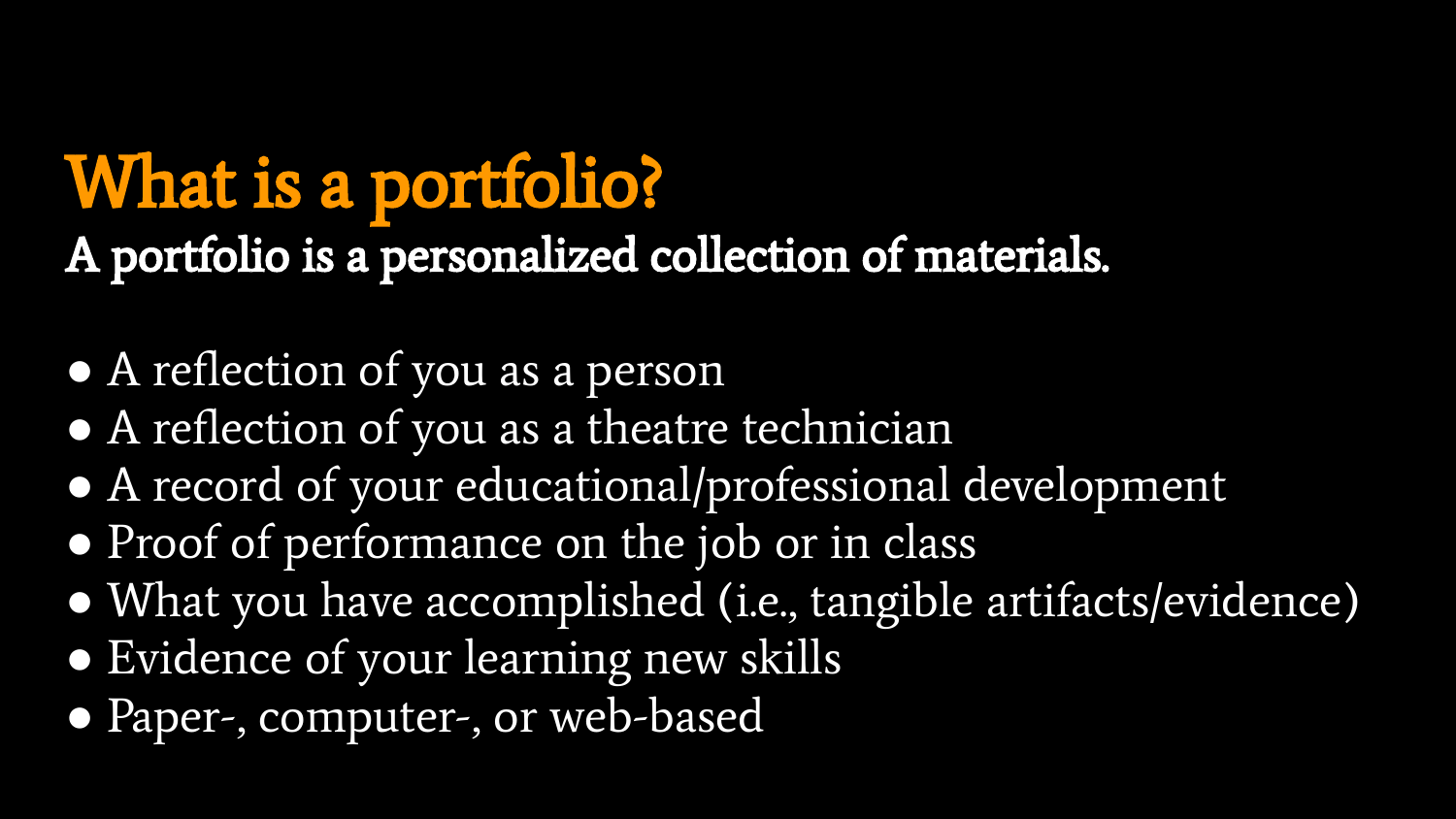# Why create a portfolio?

Portfolios can be used for a variety of purposes

- Applying for scholarships
- Meeting with a college representative for tech auditions
- Marketing your capabilities in job interviews
- Document the quality and quantity of your professional development
- Demonstrate prior work or learning experiences for educational credit.

Regardless of purpose, portfolios document skills and accomplishments through examples of your work.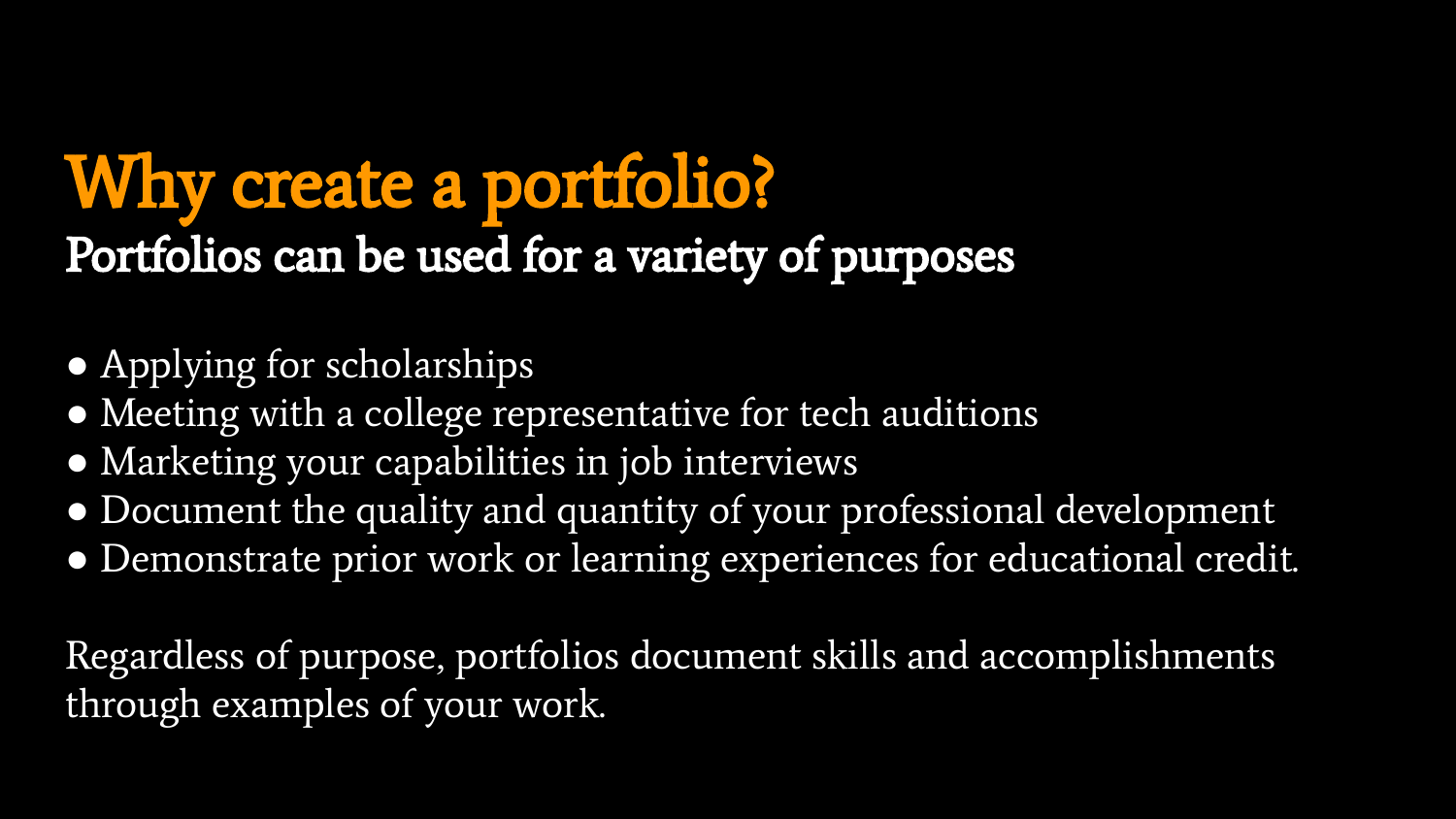### What to include in a portfolio? Portfolios can be used for a variety of purposes

- Artistic Statement
- Evidence of skills:
	- $\circ$  Ex. welding, construction, sewing, crafts,
- Work samples:

○ Ex. stage management paperwork, design sketches, lighting plot, pictures from productions, art pieces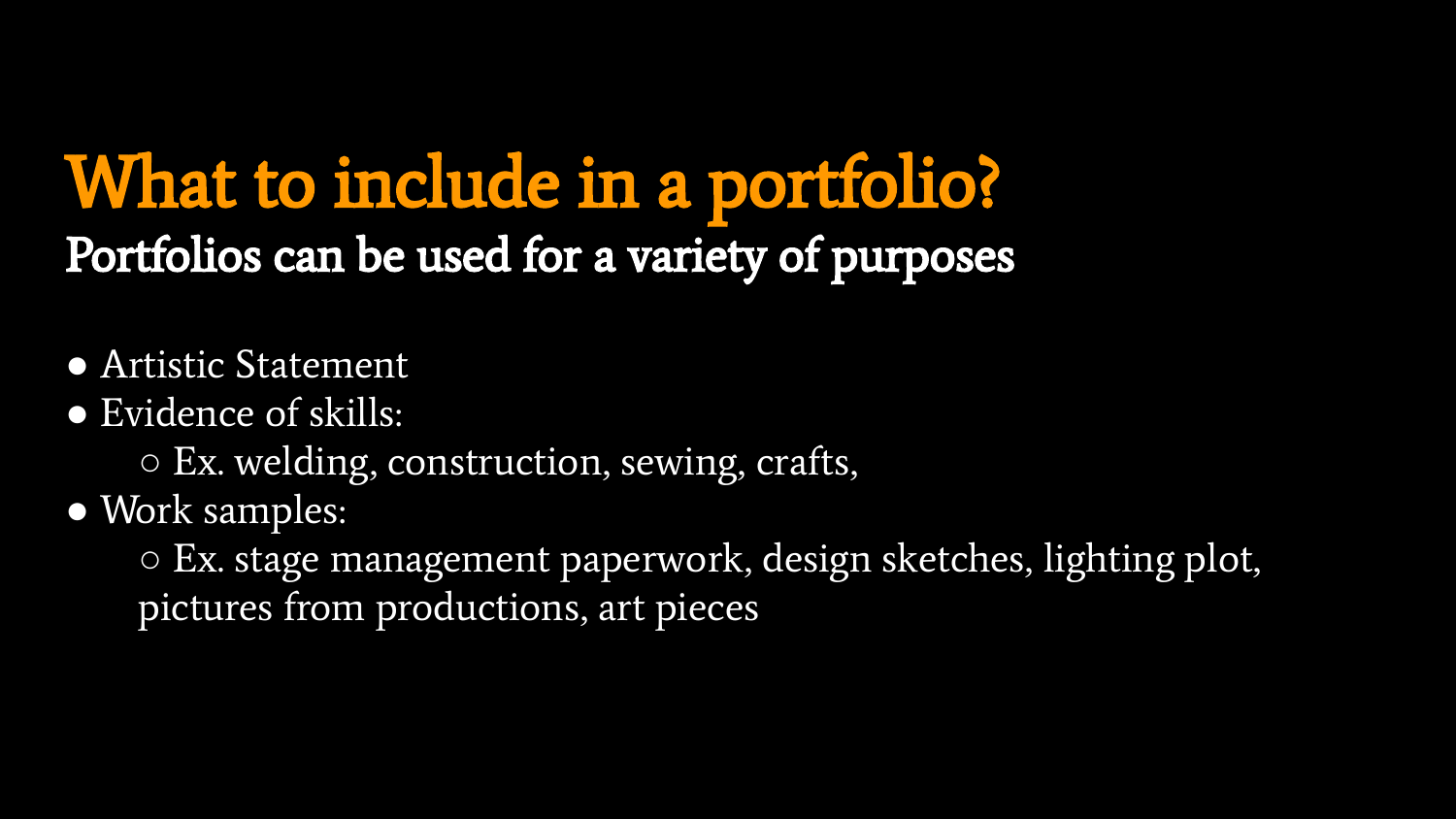### Portfolio specialization breakdown should look like this:

- Costume Design Drawings, paintings, or garments that you have made. These items do not always need to be theatrical, if you happen to have done a lot of fashion work.
- Lighting/Sound Design Drawings, paintings, photography, drafting plots and lighting/sound plots.
- Scene Design Drawings, paintings, still life or drafting designs.
- Stage Management Prompt scripts, cue sheets, ground plans, rehearsal notes and programs.
- Technical Direction  $-$  Drafting samples, objects that you have built, photographs and production paperwork.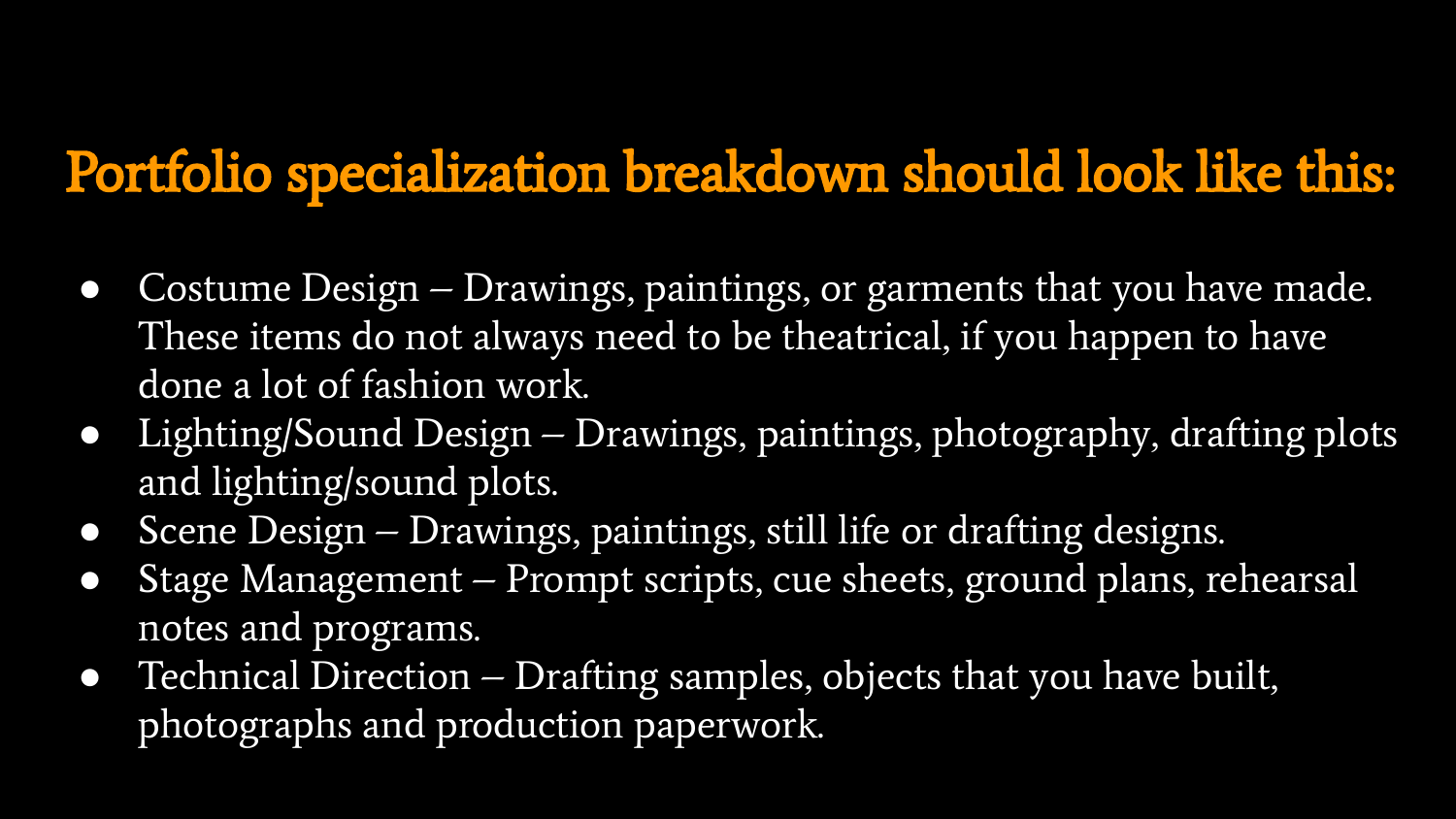#### Artistic Design Statement

This should be placed at the beginning of the portfolio, and should be about one page in length. It should include:

- Your theatrical design background
- What brought you into the field?
- What motivates you to continue working in theatre?
- Any special projects you have worked on/are most proud of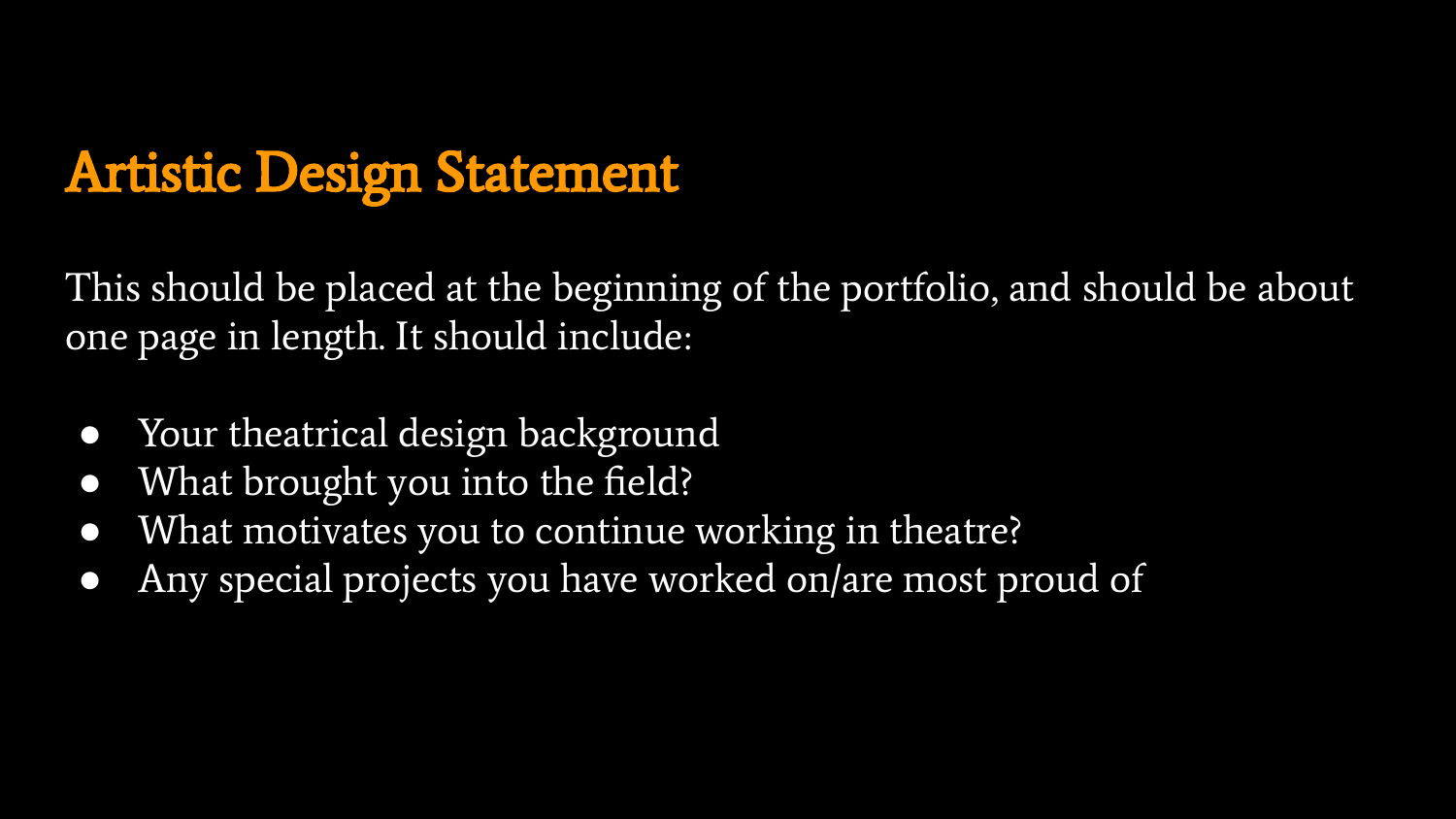#### Questions to ask before you start your portfolio

- What should I include in my portfolio?
- What should I leave out of my portfolio?
- What type of format will I use for my portfolio? ○ Digital/Electronic on the web or your computer ○ Hard Copy Visual Documents - Print/Photo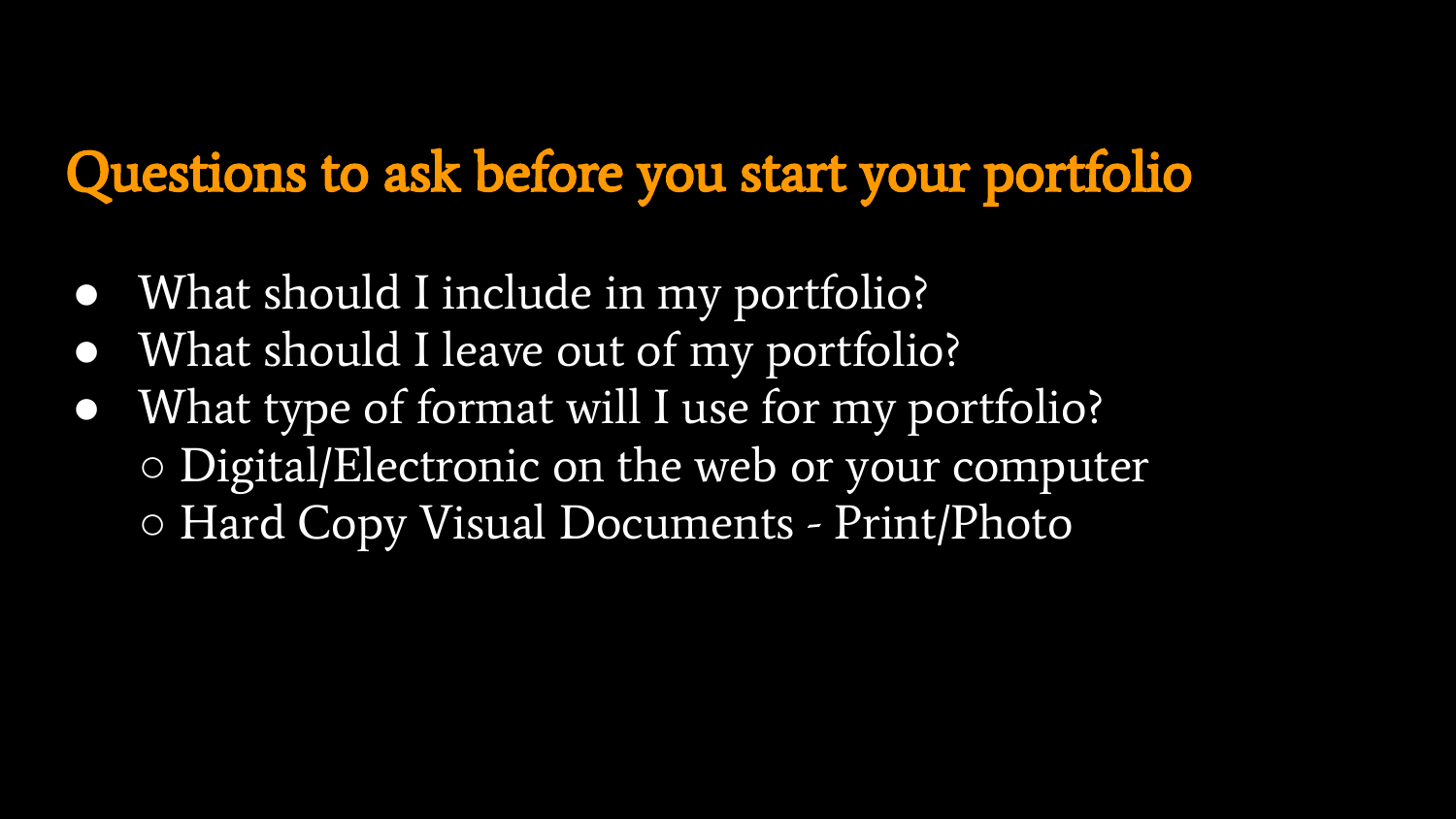#### Where do I start?

1. Make a list of all your theatre classes taken: a. Classes in school, workshops, conferences, etc. 2. Make a list of all the productions you have worked on: a. School, Community Theatre, Professional Theatre 3. Make a list of all the tech areas worked on: a. Designer, hanging crew, run crew, costume crew b. What did you do to create theatre magic?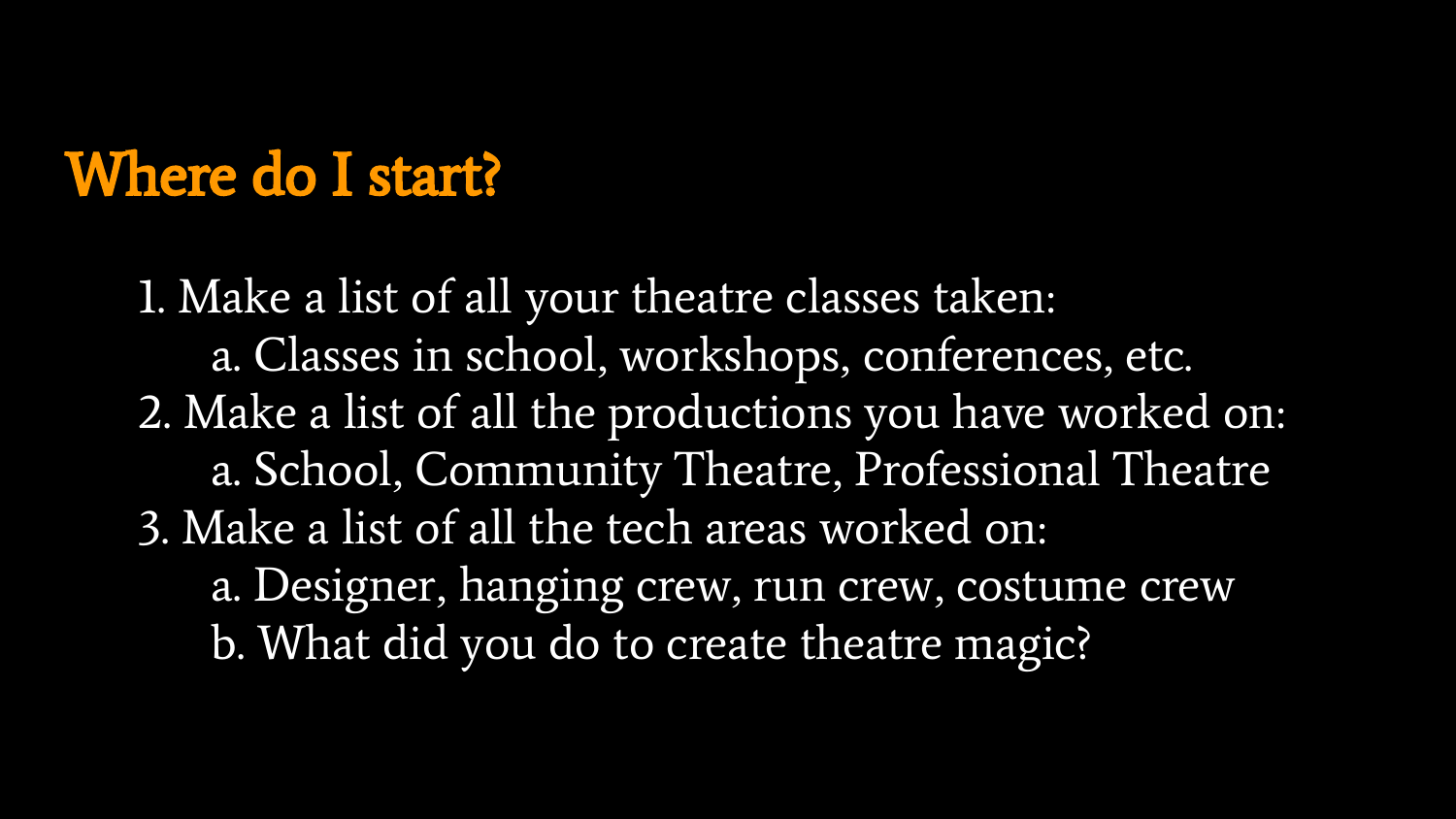## Digital/Electronic on the web or your computer

- Consider your audience.
	- For whom are you presenting your portfolio
- Choose a digital resource for you portfolio.
- Generate the content for your digital portfolio
	- Homepage
	- About you
	- Selected works
	- Artistic Statement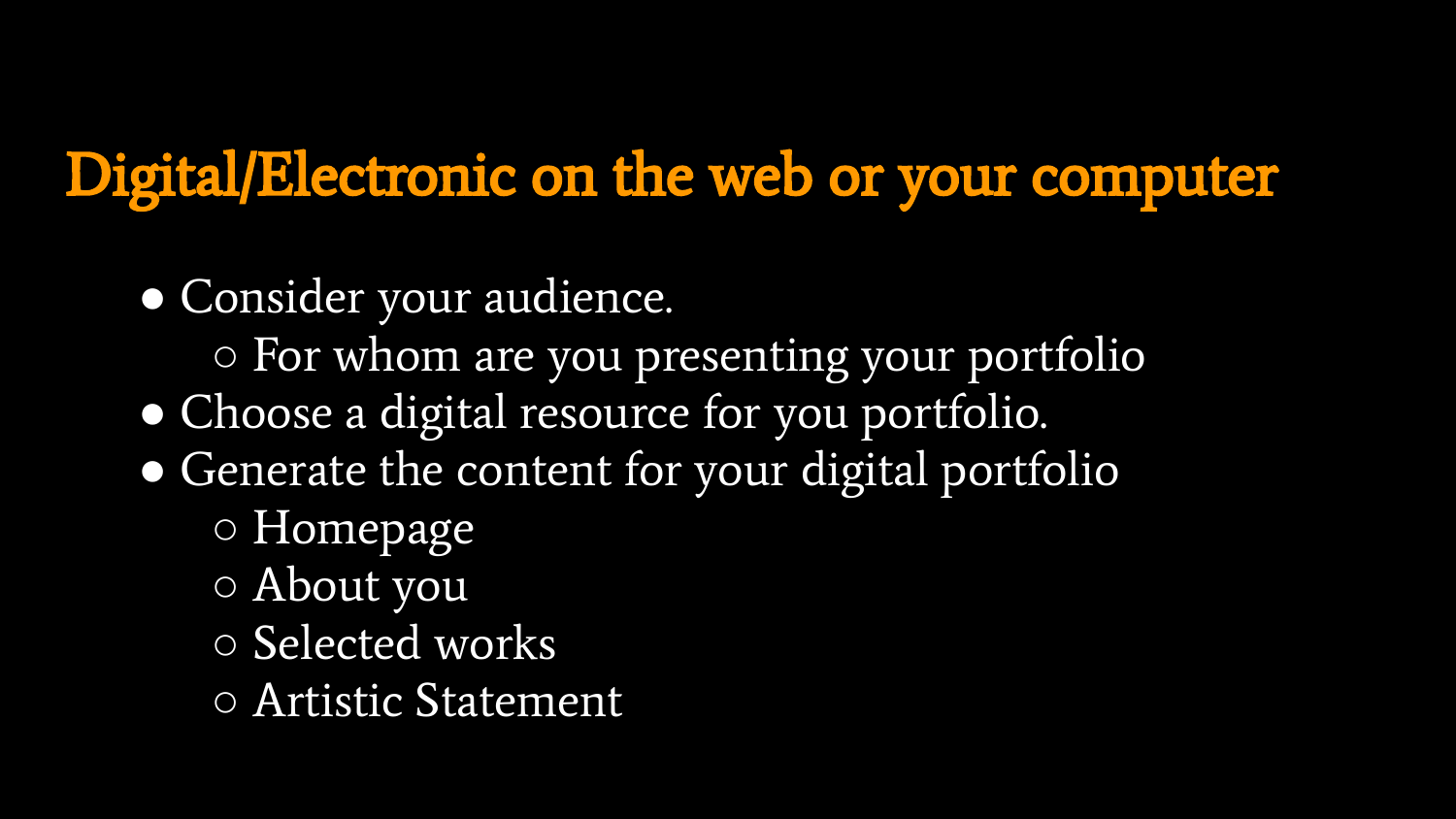#### Visual Documents - Print/Photo

- Photographs
	- Pictures of props, costumes, or scenery you've designed or built
- Sketches, renderings, and drafting
- Organized paperwork:
	- Stage manager paperwork
	- Lighting cue sheets
	- Prop lists
- 4. Artistic Statement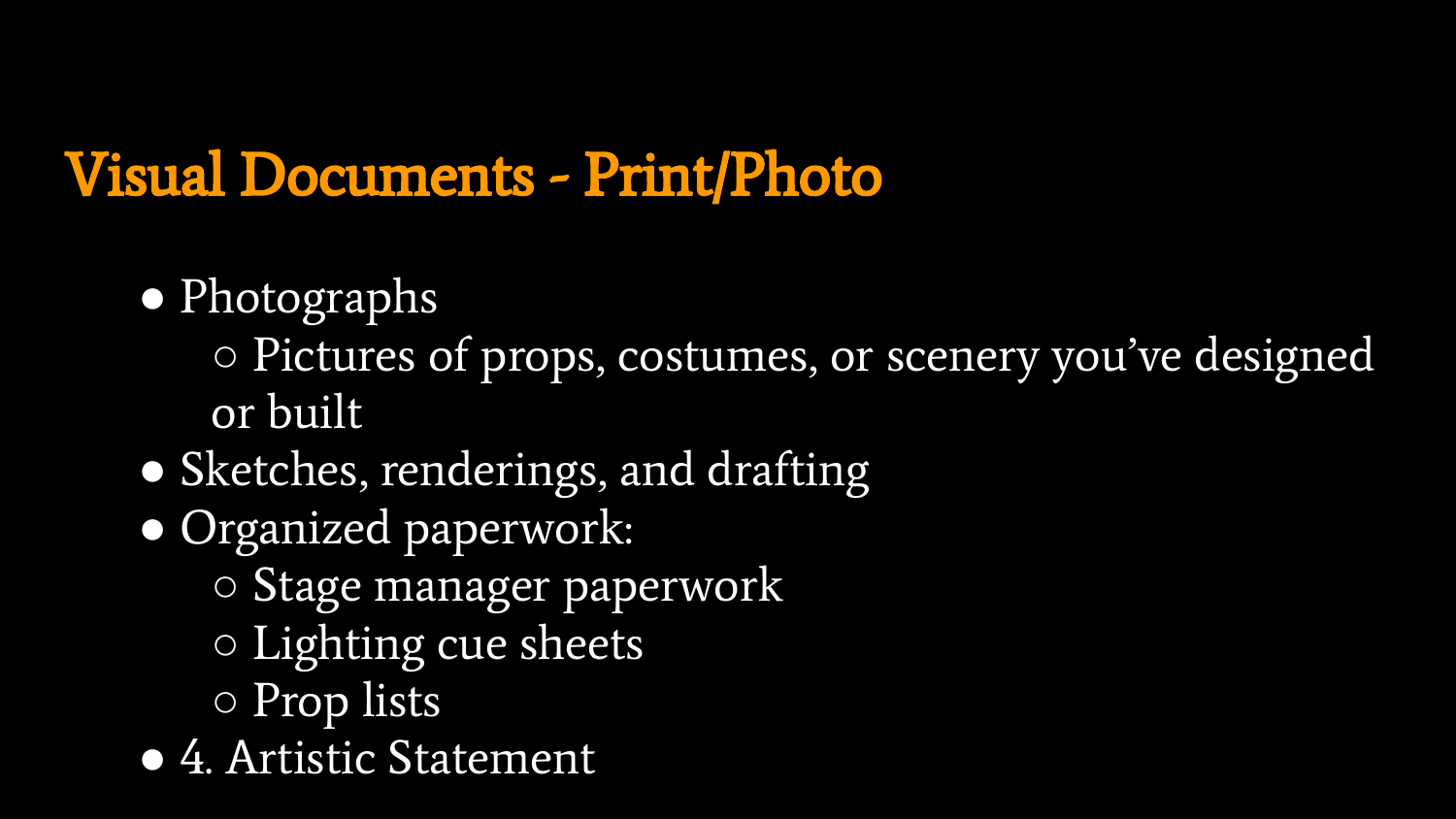#### Process to Product

Photographs to show before, during and after the design realization. Include: research, napkin sketches, swatches, samples, paperwork, etc

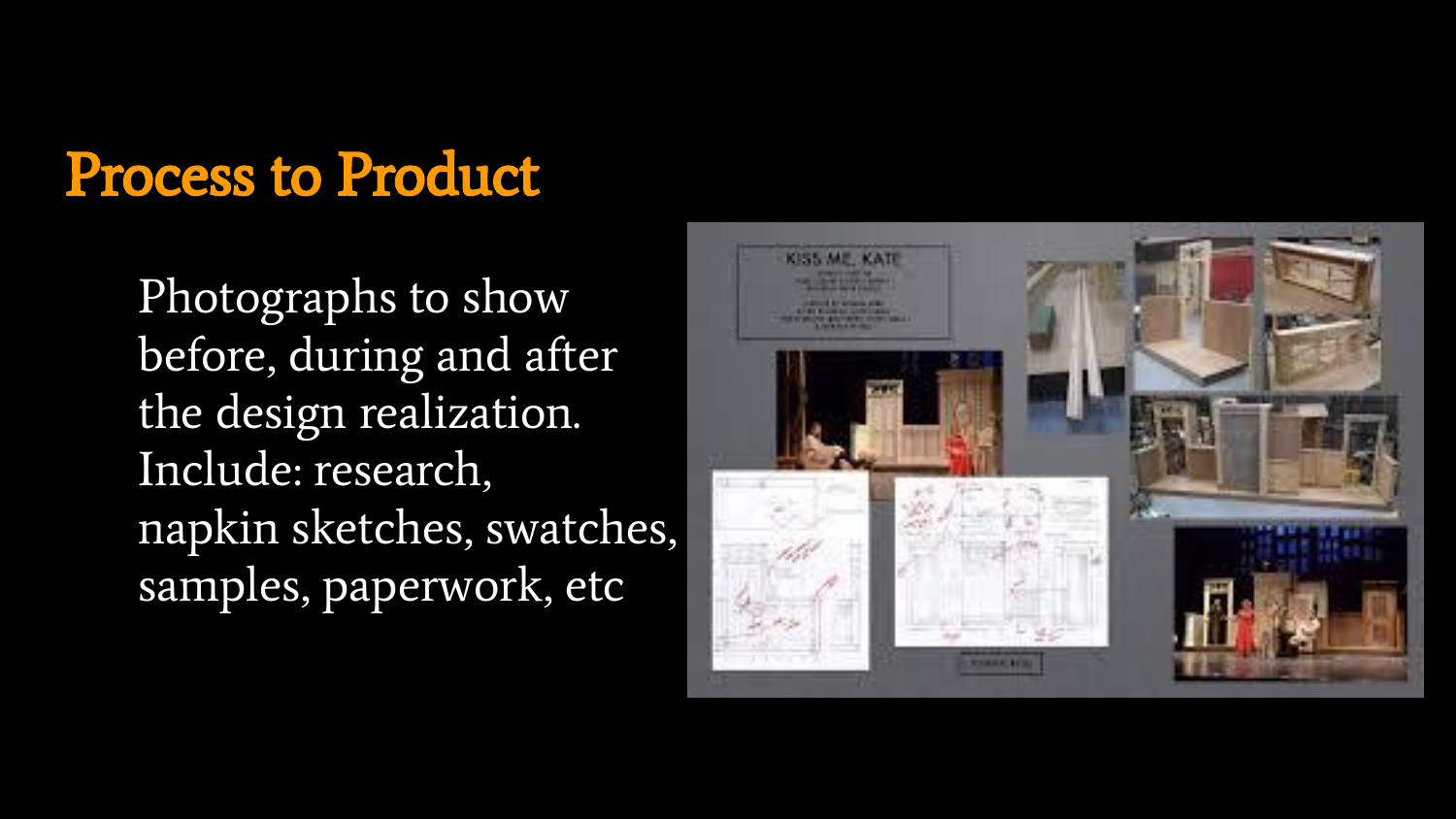